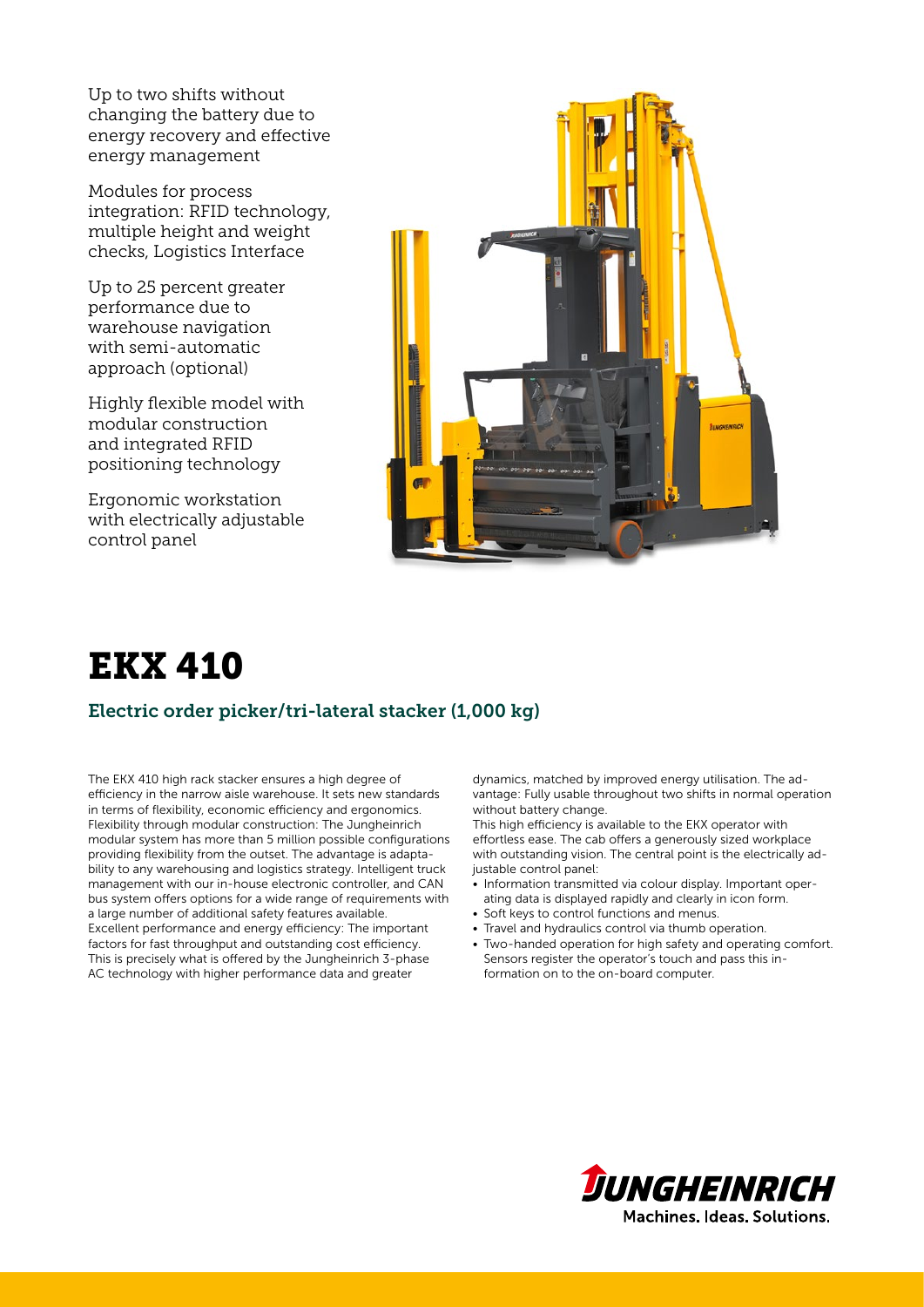## EKX 410



 $b_{12}$ 

| Standard values for working aisle widths (mm)              |                   |      |                                          |                              |  |  |  |  |
|------------------------------------------------------------|-------------------|------|------------------------------------------|------------------------------|--|--|--|--|
| with rail quidance                                         |                   |      |                                          |                              |  |  |  |  |
| Pallet size<br><i>[mm]</i>                                 | Stacking<br>depth | Ast  | $\text{Ast}_z/\text{VDI}$<br>theoretical | Ast <sub>z</sub> * practical |  |  |  |  |
| 1200 x 800                                                 | 1200              | 1640 | 3528                                     | $+500$                       |  |  |  |  |
| 1200 x 1200                                                | 1200              | 1640 | 3888                                     | $+500$                       |  |  |  |  |
| 800 x 1200                                                 | 800               | 1440 | 3851                                     | $+500$                       |  |  |  |  |
| * The practical intersecting aisle width is a quide value. |                   |      |                                          |                              |  |  |  |  |

with wire guidance Pallet size [mm] Stacking depth Ast  $\begin{array}{c|c}\n\text{Ast}_3/\text{VDI} \\
\text{theoretical}\n\end{array}$  $\text{Ast}_{3}^{\star}$  practical 1200 x 800 1200 1720 3535 +1000

1200 x 1200 1200 1720 3894 +1000 800 x 1200 800 1490 3851 +1000

\* The practical intersecting aisle width is a guide value.

| Standard mast designs EKX 410 |                 |                                 |                             |                                  |                             |                                     |  |
|-------------------------------|-----------------|---------------------------------|-----------------------------|----------------------------------|-----------------------------|-------------------------------------|--|
|                               | Lift<br>$h_{3}$ | Lowered mast<br>height<br>$h_1$ | Free lift<br>h <sub>2</sub> | Extended mast<br>height<br>$h_4$ | Overall height<br>$h3 + h9$ | Order picking<br>height<br>$h_{15}$ |  |
|                               | (mm)            | (mm)                            | (mm)                        | (mm)                             | (mm)                        | (mm)                                |  |
| Duplex ZT                     | 3000            | 2600                            | $\overline{\phantom{0}}$    | 5550                             | 4780                        | 5030                                |  |
|                               | 3500            | 2850                            | $\overline{a}$              | 6050                             | 5280                        | 5530                                |  |
|                               | 4000            | 3100                            | $\overline{\phantom{a}}$    | 6550                             | 5780                        | 6030                                |  |
|                               | 4500            | 3350                            | $\sim$                      | 7050                             | 6280                        | 6530                                |  |
|                               | 5000            | 3600                            | $\overline{a}$              | 7550                             | 6780                        | 7030                                |  |
|                               | 5500            | 3850                            | L,                          | 8050                             | 7280                        | 7530                                |  |
|                               | 6000            | 4100                            | $\qquad \qquad -$           | 8550                             | 7780                        | 8030                                |  |
|                               | 6500            | 4375                            | ٠                           | 9050                             | 8280                        | 8530                                |  |
|                               | 7000            | 4650                            | ٠                           | 9550                             | 8780                        | 9030                                |  |
|                               | 7500            | 4925                            | $\overline{\phantom{a}}$    | 10050                            | 9280                        | 9530                                |  |
| Triplex DZ                    | 4500            | 2625                            | 75                          | 7050                             | 6280                        | 6530                                |  |
|                               | 5000            | 2800                            | 250                         | 7550                             | 6780                        | 7030                                |  |
|                               | 5500            | 2975                            | 425                         | 8050                             | 7280                        | 7530                                |  |
|                               | 6000            | 3150                            | 600                         | 8550                             | 7780                        | 8030                                |  |
|                               | 6500            | 3325                            | 775                         | 9050                             | 8280                        | 8530                                |  |
|                               | 7000            | 3500                            | 950                         | 9550                             | 8780                        | 9030                                |  |
|                               | 7500            | 3675                            | 1125                        | 10050                            | 9280                        | 9530                                |  |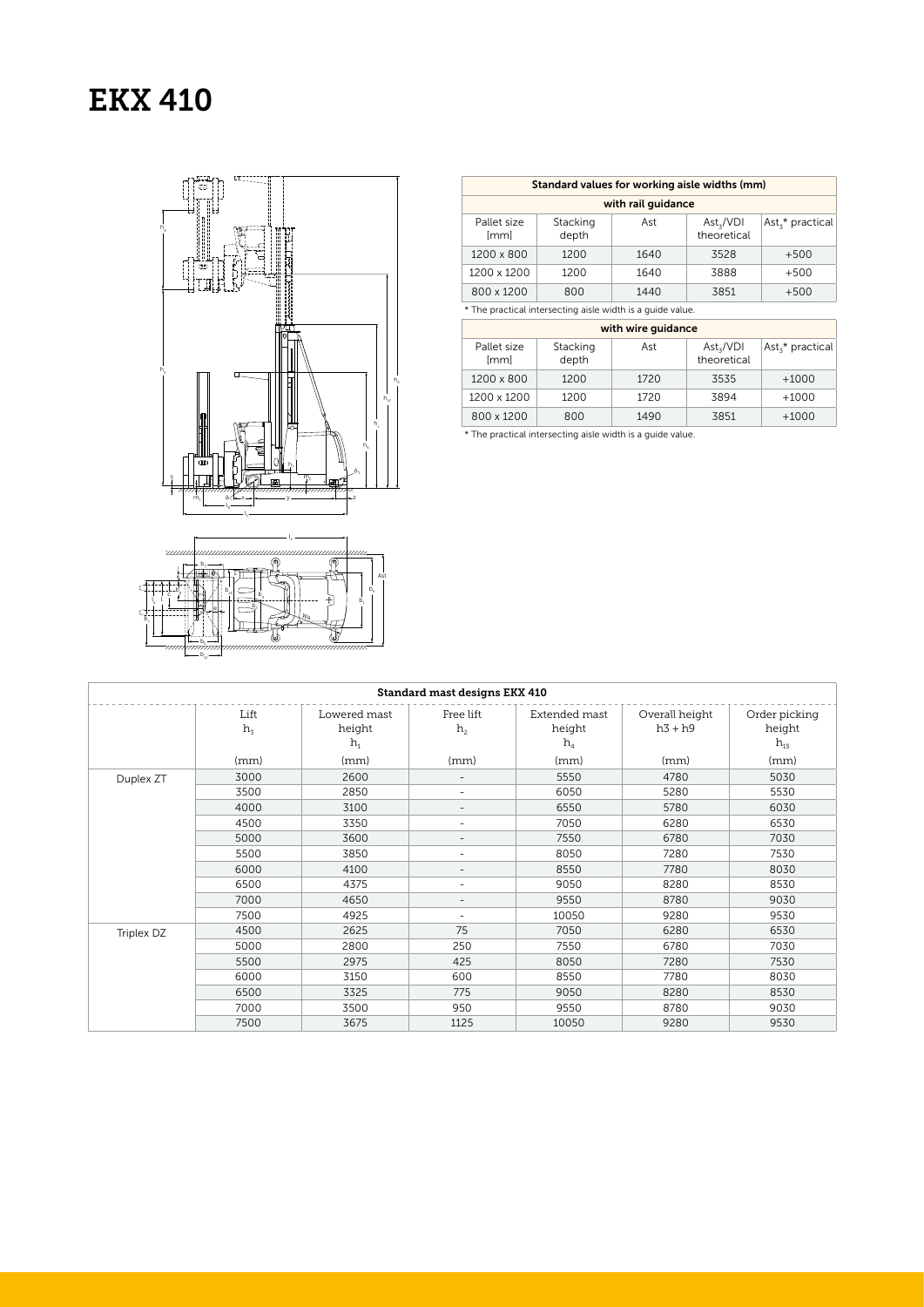## Technical data in line with VDI 2198

|                         | 1.1     | Manufacturer (abbreviation)                                                   |                           |              | Jungheinrich                     |
|-------------------------|---------|-------------------------------------------------------------------------------|---------------------------|--------------|----------------------------------|
|                         | 1.2     | Model                                                                         |                           |              | <b>EKX 410</b>                   |
|                         | 1.3     | Drive                                                                         |                           |              | Electric                         |
|                         | 1.4     | Manual, pedestrian, stand-on, seated, order picker operation                  |                           |              | order picker tri-lateral stacker |
| Identification          | 1.5     | Load capacity/rated load                                                      | $\hbox{\large \it Q}$     | $\mathsf{t}$ | $\mathbf{1}$                     |
|                         | 1.6     | Load centre distance                                                          | $\mathsf{C}$              | mm           | 600                              |
|                         | 1.8     | Load distance                                                                 | X                         | mm           | 445                              |
|                         | 1.9     | Wheelbase                                                                     | У                         | mm           | 1,802                            |
|                         | 1.10    |                                                                               | $\mathsf Z$               | mm           | 237                              |
|                         | 2.1.1   | Centre of drive wheel/counterweight<br>Net weight incl. battery (see row 6.5) |                           |              | 5,690                            |
|                         |         |                                                                               |                           | kg           |                                  |
|                         | 2.2     | Axle load with load front/rear                                                |                           | kg           | 5,200 / 1,490                    |
|                         | 12.3    | Axle load without load front/rear                                             |                           | kg           | 3,590 / 2,100                    |
| Wheels / frame Weights  | 3.1     | Tyres                                                                         |                           |              | Vulkollan                        |
|                         | 3.2     | Tyre size, front                                                              |                           | mm           | Ø 295 x 144                      |
|                         | 3.3     | Tyre size, rear                                                               |                           | mm           | Ø 343 x 110                      |
|                         | 3.5     | Wheels, number front/rear $(x =$ driven wheels)                               |                           |              | 2/1x                             |
|                         | 3.6     | Tread width, front                                                            | $b_{10}$                  | mm           | 1,356                            |
|                         | 4.2     | Mast height (lowered)                                                         | $h_1$                     | mm           | 3,600                            |
|                         | 4.4     | Lift                                                                          | h <sub>3</sub>            | mm           | 5,000                            |
|                         | 4.5     | Extended mast height                                                          | $h_4$                     | mm           | 7,550                            |
|                         | 4.7     | Height of overhead guard                                                      | $h_6$                     | mm           | 2,550                            |
|                         | 4.8.1   | Standing height                                                               | h <sub>7</sub>            | mm           | 430                              |
|                         | 4.11    | Auxiliary lift                                                                | h9                        | mm           | 1,780                            |
|                         | 4.14    | Standing height raised                                                        | $h_{12}$                  | mm           | 5,430                            |
|                         | 4.19    | Overall length                                                                | $\mathsf{l}_1$            | mm           | 3,582                            |
|                         | 4.20    | Length to face of forks                                                       | $l_{2}$                   | mm           | 3,286                            |
|                         | 4.21    | Overall width                                                                 | $b_1/b_2$                 | mm           | 1,210 / 1,500                    |
|                         | 4.22    | Fork dimensions                                                               | s/e/l                     | mm           | 40 / 120 / 1,200                 |
|                         | 4.23    | Fork carriage ISO 2328, class/type A, B                                       |                           |              | 2B                               |
|                         | 4.24    | Fork carriage width                                                           | $b_3$                     | mm           | 880                              |
|                         | 4.25    | Width across forks                                                            | b <sub>5</sub>            | mm           | 856                              |
|                         | 4.27    | Width over guide rollers                                                      |                           | mm           | 1,600                            |
| <b>Basic dimensions</b> | 4.29    |                                                                               |                           |              | 1,343                            |
|                         | 4.30    | Reach, sideways                                                               |                           | mm<br>mm     | 505                              |
|                         |         | Reach, sideways from centre of truck                                          |                           |              | 80                               |
|                         | 4.31    | Floor clearance with load under mast                                          | m <sub>1</sub>            | mm           | 80                               |
|                         | 4.32    | Ground clearance, centre of wheelbase                                         | m <sub>2</sub>            | mm           |                                  |
|                         | 4.33.2  | Working aisle width for 1000 x 1200 pallet                                    | Ast                       | mm           | 1,640                            |
|                         | 4.35    | Turning radius                                                                | $\mathsf{W}_{\mathsf{a}}$ | mm           | 2,039                            |
|                         | 4.38    | Distance swivelling fork pivot point                                          |                           | mm           | 1,103                            |
|                         | 4.38.1  | <b>Total lift</b>                                                             |                           | mm           | 6,780                            |
|                         | 4.38.2  | Order picking height                                                          |                           | mm           | 7,030                            |
|                         | 4.38.3  | distance swivelling forks pivot-point to steering rack                        |                           | mm           | 659                              |
|                         | 4.38.4  | Pallet width                                                                  |                           | mm           | 1,200                            |
|                         | 4.38.5  | Pallet length                                                                 |                           | mm           | 1,200                            |
|                         | 4.38.6  | Clear width of operator entrance                                              |                           | mm           | 420                              |
|                         | 4.38.7  | Inner clear height of operator compartment                                    |                           | mm           | 2,100                            |
|                         | 4.38.8  | Outer width of operator compartment                                           |                           | mm           | 1,440                            |
|                         | 4.38.9  | Width of swivel reach frame                                                   |                           | mm           | 1,440                            |
|                         | 4.38.10 | Wide jib                                                                      |                           | mm           | 172                              |
|                         | 4.38.11 | Distance swivelling forks pivot-point to back of forks                        |                           | mm           | 144                              |
| Performance data        | 5.1     | Travel speed, laden/unladen                                                   |                           | km/h         | 9/93                             |
|                         | 5.2     | Lift speed, laden/unladen                                                     |                           | m/s          | 0.36 / 0.41                      |
|                         | 15.3    | Lowering speed, laden/unladen                                                 |                           | m/s          | 0.4 / 0.4                        |
|                         | 5.4     | Traverse speed w. / w.o. load                                                 |                           | m/s          | $0.3 / 0.3^{2}$                  |
|                         | 5.10    | Service brake                                                                 |                           |              | reverse current/generated        |
|                         | 15.11   | Parking brake                                                                 |                           |              | Electric spring loaded / discs   |
| Electrics               | 6.1     | Drive motor, output S2 60 min.                                                |                           | kW           | 6.9                              |
|                         | 6.2     | Lift motor rating at S3 25%                                                   |                           | kW           | 9.5                              |
|                         | 6.3     | Battery as per DIN 43531/35/36 A, B, C, no                                    |                           |              | 6 PzS 750                        |
|                         | 6.4     | Battery voltage/nominal capacity K5                                           |                           | V/Ah         | 48 / 750                         |
|                         | 6.5     | Battery weight                                                                |                           | kg           | 1,010                            |
|                         | 8.1     | Type of drive control                                                         |                           |              | <b>AC Control</b>                |
| Misc.                   | 8.4     | Sound pressure level at operator's ear as per EN 12053                        |                           | dB(A)        | 60                               |
|                         | 8.6     | Steering                                                                      |                           |              | electric                         |
|                         |         |                                                                               |                           |              |                                  |

<sup>1)</sup> In connection with performance package to 0.42 m/s

<sup>2)</sup> possible in connection with performance package to 0.4 m/s

<sup>3)</sup> possible in connection with performance package to 10.5 km/h

In accordance with VDI Guideline 2198 this specification sheet provides details of the standard truck only. Non-standard tyres, different masts, optional equipment, etc. may<br>result in different values.